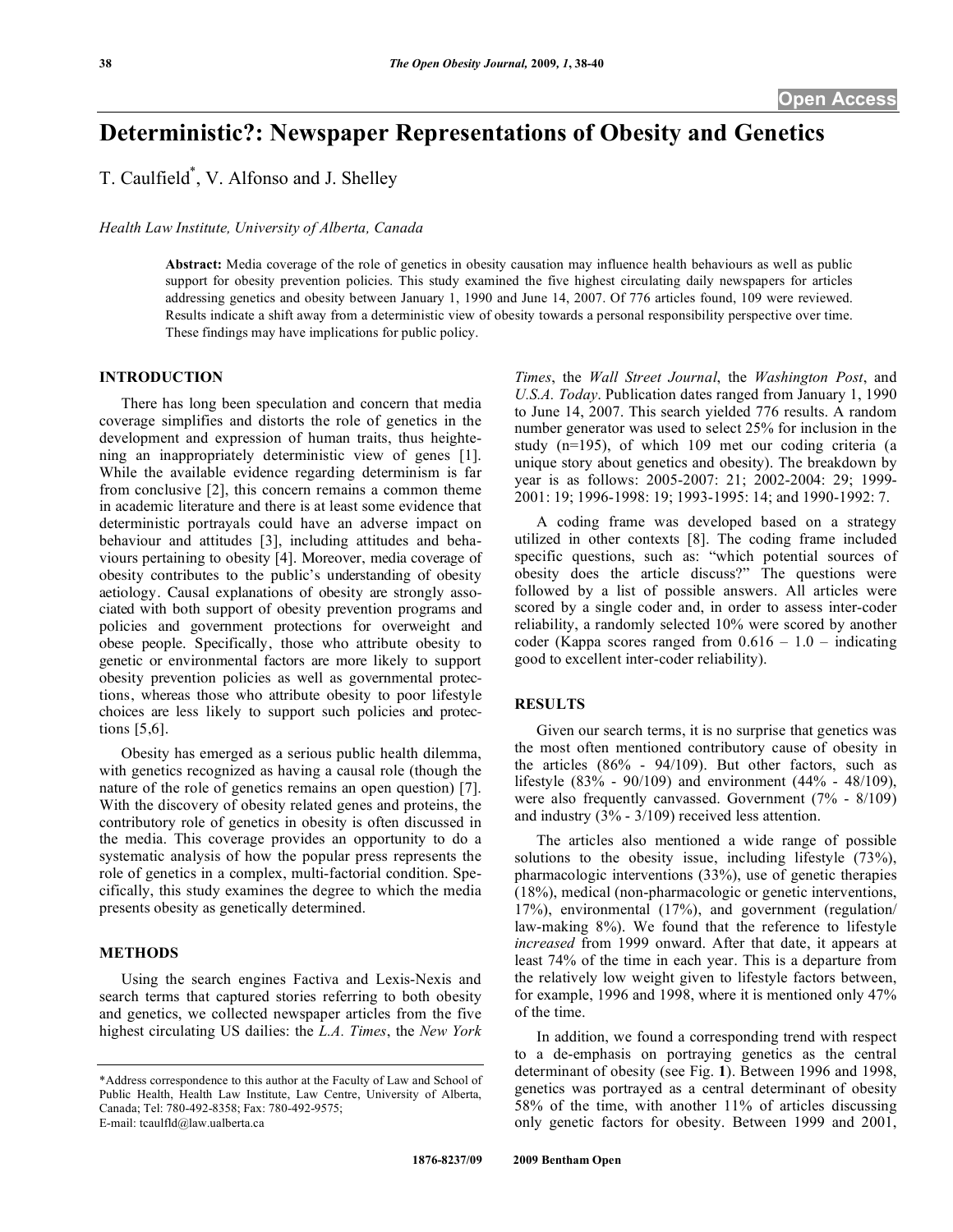

**Fig. (1).** Genetics as only listed cause, genetic therapy as possible remedy, and mentioning of leptin: 1990-2007.

only 5% of articles fell within the former category, whereas none were scored in the latter between 1999 and 2007. The discussion of a possible genetic based therapy or pharmacological intervention, such as flowing from research on the neurotransmitter leptin, followed a surprisingly similar pattern (see Fig. **1**).

# **DISCUSSION**

 This analysis found a noticeable shift away from a deterministic framing of obesity. After 1999, stories about obesity genes increasingly portrayed obesity as a disease for which individuals are personally responsible (lifestyle was coded as a proxy for notions of individual responsibility), with lifestyle identified both as a cause and a remedy, rather than being caused by unchangeable environmental or genetic factors. It appears that when the gene stories first appear, the deterministic possibilities dominate the frame. As the obesity gene story evolves with time, the media's tendency to place to locus of responsibility on the individual returns. Indeed, other studies of media portrayals of obesity have found an "unbalanced emphasis on personal responsibility in public health" [9].

 There are clear limitations to our study. For example, it only looked at print media and not other news sources, such as TV and blogs. Likewise, our analysis does not tell us exactly why the media's frame shifts, an issue that warrants further investigation. But these findings are consistent with public perceptions of obesity causation, namely, the majority of the public have attributed obesity to lifestyle factors. In 2001, only 40% of a representative, American sample thought obesity was heritable and 18% thought obese people were simply "born that way." Contrastingly, 65% of the same sample attributed obesity to individuals' lack of willpower to diet or exercise [5]. Beliefs and portrayals about the etiology of obesity are a strong predictor of public support for obesity policies and government protections for the obese, with those who attribute obesity to factors other than lifestyle or willpower more likely to support both policies

and protections. As noted by one scholar, "[d]efining a problem in individualized terms limits governmental responsibility for addressing it, while systematic frames invite governmental action" [10]. Understanding how the media presents the obesity "problem" seems essential to the development of sustainable obesity prevention policies.

# **CONFLICT OF INTEREST**

 The authors have no conflicts to declare. The authors have no financial conflicts of interest to declare. All authors had full access to the study data and take responsibility for the integrity of the data and the accuracy of the data analysis. All authors contributed to the writing of the manuscript and the analysis of data.

### **ACKNOWLEDGEMENTS**

 We would like to thank Edna Einsiedel, PhD, Faculty of Communication and Culture, University of Calgary; Tania Bubela, LLB, PhD, Research Fellow, School of Public Health, University of Alberta, Health Law Institute, University of Alberta; Robyn Hyde-Lay, MA, MBA, Project Manager, Health Law Institute, University of Alberta; Megan Koper, BSC, Research Assistant, Health Law Institute, University of Alberta; Nola Ries, MPA, LLM, Research Associate, Health Law Institute, University of Alberta; Barbara von Tigerstrom, LLB, PhD, Faculty of Law, University of Saskatchewan; and Leia Minaker, MSc, Centre for Health Promotion, University of Alberta. We would like to thank Genome Alberta and the Canadian Institutes of Health Research for funding support.

#### **REFERENCES**

- [1] Nelkin D. Molecular metaphors: the gene in popular discourse. Nat Rev Genet 2001; 2(7): 555-59.
- [2] Condit CM, Ofulue N, Eds. Determinism and mass-media portrayals of genetics. Am J Hum Genet 1998; 62(2): 979-84.